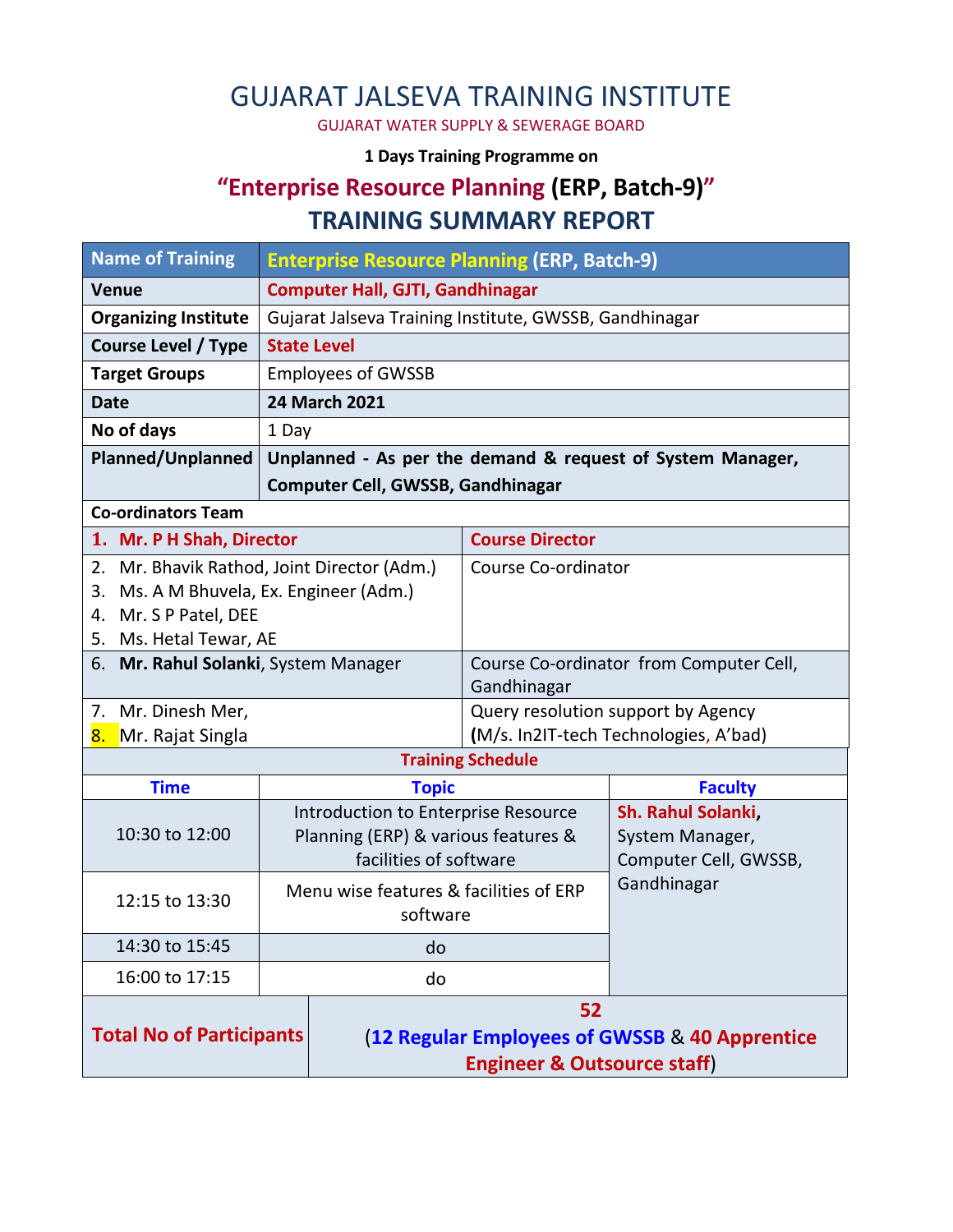# **List of Regular Employees of GWSSB**

| No.          | <b>CPF NO.</b>     | <b>Name</b>                            | <b>Designation</b>         | <b>Office &amp; Place</b> |
|--------------|--------------------|----------------------------------------|----------------------------|---------------------------|
| $\mathbf{1}$ | GWSSB/10337        | <b>DHIRUBHAI NATHUBHAI VAGHELA</b>     | DEE (C)                    | PHSSD, Gadhada            |
| 2            | <b>GWSSB/10357</b> | <b>MANISH BHIKHUBHAI GOHIL</b>         | DEE (C)                    | <b>PHSSD, Dhrol</b>       |
| 3            | <b>GWSSB/5306</b>  | <b>PRADEEPSINH MULCHANDBHAI PARMAR</b> | DEE (C)                    | PHSSD, Dahod              |
| 4            | GWSSB/10281        | RITUNJAYKUMAR BIJAYSHANKAR JHA         | DEE (C)                    | PHSSD, Rajpipla           |
| 5            | <b>GWSSB/10112</b> | <b>SAGAR KANTILAL JOSHI</b>            | DEE (C)                    | PHSSD, Jamjodhpur         |
| 6            | GWSSB/10425        | SACHINKUMAR MAHESHBHAI PANCHOLI        | AE (C)                     | PHSSD, Rajpipla           |
| 7            |                    | AASHNA MINESHBHAI PATEL                | AAE (C)                    | PHSSD, Baravala           |
| 8            |                    | DIVYA ABHESING VASAVA                  | AAE (C)                    | PHSSD, Rajpipla           |
| 9            |                    | <b>MANISH LAVJIBHAI PARMAR</b>         | AAE (C)                    | PHSSD, Dhrol              |
| 10           |                    | PRADEEP NARENDRASINH BAMANIYA          | AAE (C)                    | PH Civil Unit, Zalod      |
| 11           | GWSSB/10488        | AJAY PRATAPBHAI MUNJAPARA              | Sr. Clerk                  | PHSSD, Surendranagar      |
| 12           | GWSSB/6459         | <b>P K PATEL</b>                       | <b>Technical Assistant</b> | PHMSD, Lunawada           |

# **List of Employees (Outsource staff/Apprentice Engineer)**

| No.                     | <b>Name</b>                       | <b>Designation</b>         | <b>Office &amp; Place</b> |
|-------------------------|-----------------------------------|----------------------------|---------------------------|
| $\mathbf{1}$            | ANANDKUMAR B VARMA                | Apprentice Engineer        | PHSSD, Himmatnagar        |
| $\overline{\mathbf{2}}$ | DARSHAN K SADATIYA                | Apprentice Engineer        | PHSSD, Wankaner           |
| 3                       | DHARMRAJSINH V SISODIYA           | Apprentice Engineer        | PHSSD, Meghraj            |
| $\overline{4}$          | <b>FAIZAN VOHRA</b>               | Apprentice Engineer        | HO, Gandhinagar           |
| 5                       | <b>G S SEVAK</b>                  | <b>Office Assistant</b>    | PHMD, Lunawada            |
| 6                       | HEENABEN NATVARLAL TADVI          | Apprentice Engineer        | PHWD, Rajpipla            |
| $\overline{\mathbf{z}}$ | <b>JAIMIN V DAVE</b>              | Apprentice Engineer        | PHSSD, Himmatnagar        |
| 8                       | JAYDEEP B.GOHEL                   | Apprentice Engineer        | PHSSD, Kalavad            |
| $\overline{9}$          | <b>JAYDIP S RAVAL</b>             | Apprentice Engineer        | PHSSD, Himmatnagar        |
| 10                      | JAYRAJ E BATHHA                   | Apprentice Engineer        | PHSSD, Limkheda           |
| 11                      | JEET H KALARIYA                   | Apprentice Engineer        | PHSSD, Morbi              |
| 12                      | JIGARKUMAR R PRANAMI              | Apprentice Engineer        | PHSSD, Modasa             |
| 13                      | <b>KALPESH S VANZARA</b>          | Apprentice Engineer        | PHSSD, Modasa             |
| 14                      | KAMLESH DEEPAKBHAI SOLANKI        | Apprentice Engineer        | PHWD, Rajpipla            |
| 15                      | KARN VIMALBHAI JANI               | <b>Apprentice Engineer</b> | PHWD, Morbi               |
| 16                      | <b>KISHAN R PATEL</b>             | Apprentice Engineer        | PHSSD, Himmatnagar        |
| 17                      | <b>KRISHNA S.PARMAR</b>           | Apprentice Engineer        | PHSSD, Dhrol              |
| 18                      | <b>MAYUR A DAMOR</b>              | Apprentice Engineer        | PH Civil Unit, Zalod      |
| 19                      | MIHIR H SHARMA                    | Apprentice Engineer        | PHSSD, Modasa             |
| 20                      | MITAL B PARAMAR                   | Apprentice Engineer        | PHSSD, Dahod              |
| 21                      | N S UPADHYAY                      | Apprentice Engineer        | PHMSD, Lunawada           |
| 22                      | NARENDRA T PARMAR                 | Apprentice Engineer        | PHSSD, Khedbrahma         |
| 23                      | NIRMAL R PATEL                    | Apprentice Engineer        | PHSSD, Modasa             |
| 24                      | NIRMALKUMAR V PARMAR              | Apprentice Engineer        | Mech. Cell, GWSSB         |
| 25                      | NISARG U VYAS                     | Apprentice Engineer        | PHC, Modasa               |
| 26                      | PARUL R KHAPED                    | Apprentice Engineer        | PHWD, Dahod               |
| 27                      | PRAGNABA C SODHA                  | Apprentice Engineer        | PHSSD, Jamnagar           |
| 28                      | PRASHANT G KANZARIYA              | Apprentice Engineer        | PHSSD, Morbi              |
| 29                      | RAJ D LORIYA                      | Apprentice Engineer        | PHSSD-1, Morbi            |
| 30                      | RAMESH G KANZARIYA                | Apprentice Engineer        | PHSSD, Morbi              |
| 31                      | RAVINDRAKUMAR V NAYI              | Apprentice Engineer        | Jal Bhavan, Himmatnagar   |
| 32                      | RIDDHI N PANDYA                   | Apprentice Engineer        | PHSSD, Kalavad            |
| 33                      | RUTURAJSINH B. SODHA              | Apprentice Engineer        | PHSSD, Jamnagar           |
| 34                      | S K BAROT                         | Apprentice Engineer        | PHMD, Lunawada            |
| 35                      | SIDDHRAJSINH RAJENDRASINH CHAUHAN | Apprentice Engineer        | PHSSD, Bayad              |
| 36                      | SURESHSINH G CHAUHAN              | Apprentice Engineer        | PHSSD, Bhiloda            |
| 37                      | SWATIBEN C.PANKHANIYA             | Apprentice Engineer        | PHSSD, Jamnagar           |
| 38                      | <b>VERALI J SANGHVI</b>           | Apprentice Engineer        | PHSSD, Surendranagar      |
| 39                      | VIRENDRASINH B JADEJA             | Comp. Operator             | PHWD-1, Jamnagar          |
| 40                      | <b>VISHAL G KHARADI</b>           | Apprentice Engineer        | PHSSD, Himmatnagar        |